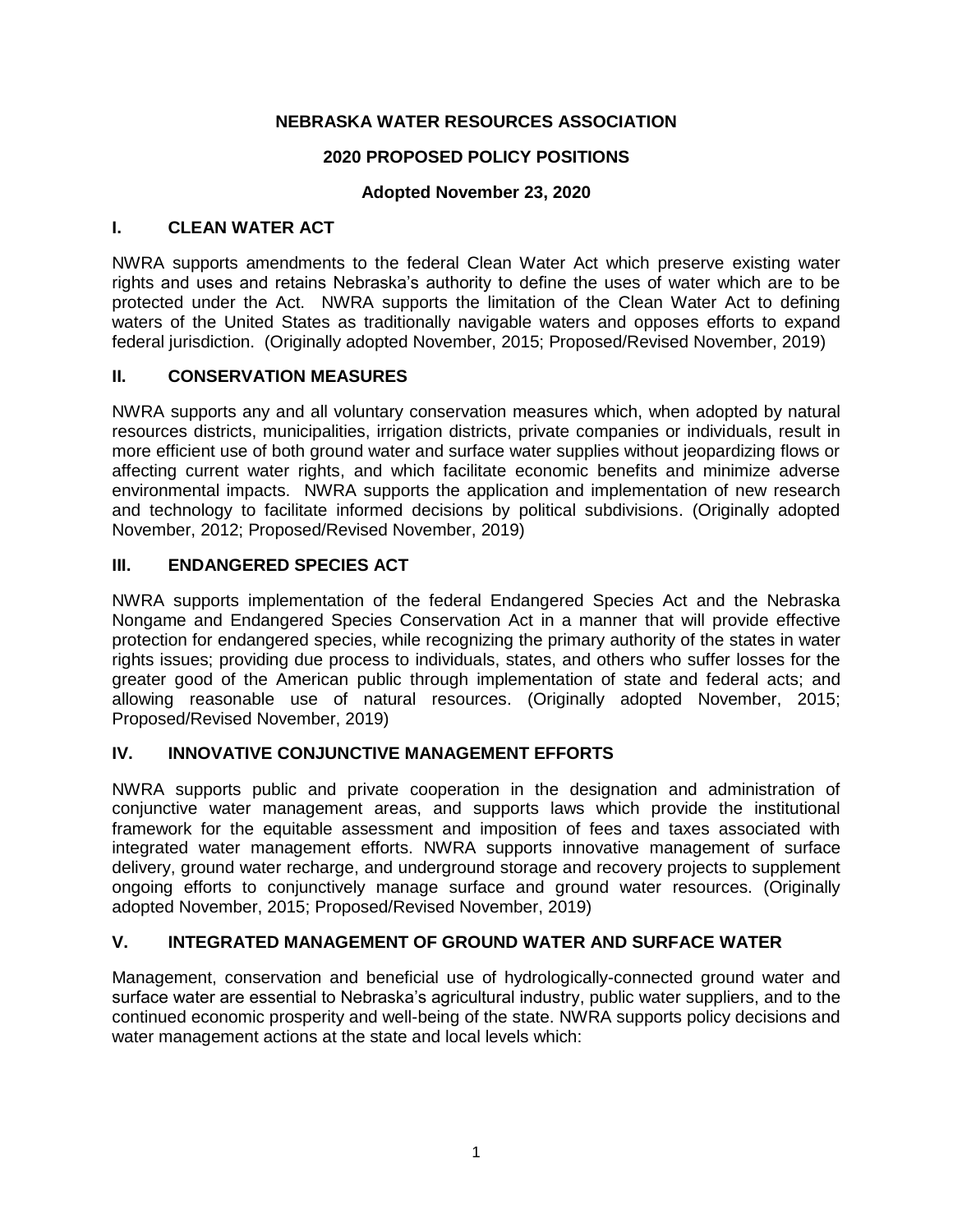- recognize, define, and manage hydrologically-connected surface water and ground water based upon sound scientific principles;
- address current conflicts between surface water and ground water users;
- provide for the continued use and development of surface water and ground water in accordance with responsible management planning;
- facilitate participation of surface water and ground water interests and assure their perspectives and legal responsibilities are considered when developing integrated management planning and program implementation; and
- provide adequate state and local funding to:
	- $\circ$  meet the needs for planning and implementation of integrated water management;
	- o address federal water policy mandates;
	- $\circ$  develop controls to supplement or re-time available surface water supply;
	- o resolve, prevent, or minimize conflicts; and
	- o coordinate the use and development of water supply.

(Originally adopted November, 2012; Proposed/Revised November, 2019)

## **VI. INTEGRATED WATER MANAGEMENT DATA**

NWRA supports the Nebraska Legislature's continued funding of the Nebraska Department of Natural Resources (DNR), including for DNR to research, study, and collect data to facilitate the sound joint management of integrated surface and ground water sources by DNR and NRDs and to implement management of hydrologically-connected surface and ground water. (Originally adopted November, 2013; Proposed/Revised November, 2019)

#### **VII. LOCAL CONTROL OF NATURAL RESOURCES**

NWRA supports the continued management of natural resources by natural resources districts, irrigation districts, reclamation districts and other local entities. Local control enables those most affected by management actions to have a direct role in their development. (Originally adopted November, 2009; Proposed/Revised November, 2019)

#### **VIII. NEBRASKA ENVIRONMENTAL TRUST**

The Nebraska Environmental Trust (NET) was approved by the state's voters and enacted by the Nebraska Legislature to provide funding to assist landowners, organizations and public agencies to develop and preserve the state's environmental resources. NWRA supports the purposes and goals of the NET and opposes efforts to divert these funds for other uses. (Originally adopted November, 2012; Proposed/Revised November, 2019)

#### **IX. NEBRASKA WATER SUSTAINABILITY FUND**

NWRA supports long-term funding for water sustainability projects administered by the Nebraska Natural Resources Commission. NWRA supports continued funding of the Water Sustainability Fund. (Originally adopted November, 2015; Proposed/Revised November, 2019)

## **X. PLATTE RIVER RECOVERY IMPLEMENTATION PROGRAM**

NWRA supports Nebraska's participation in the Platte River Recovery Implementation Program (PRRIP). Without this program's existence, individual consultation actions under the Endangered Species Act or the Nebraska Nongame and Endangered Species Conservation Act